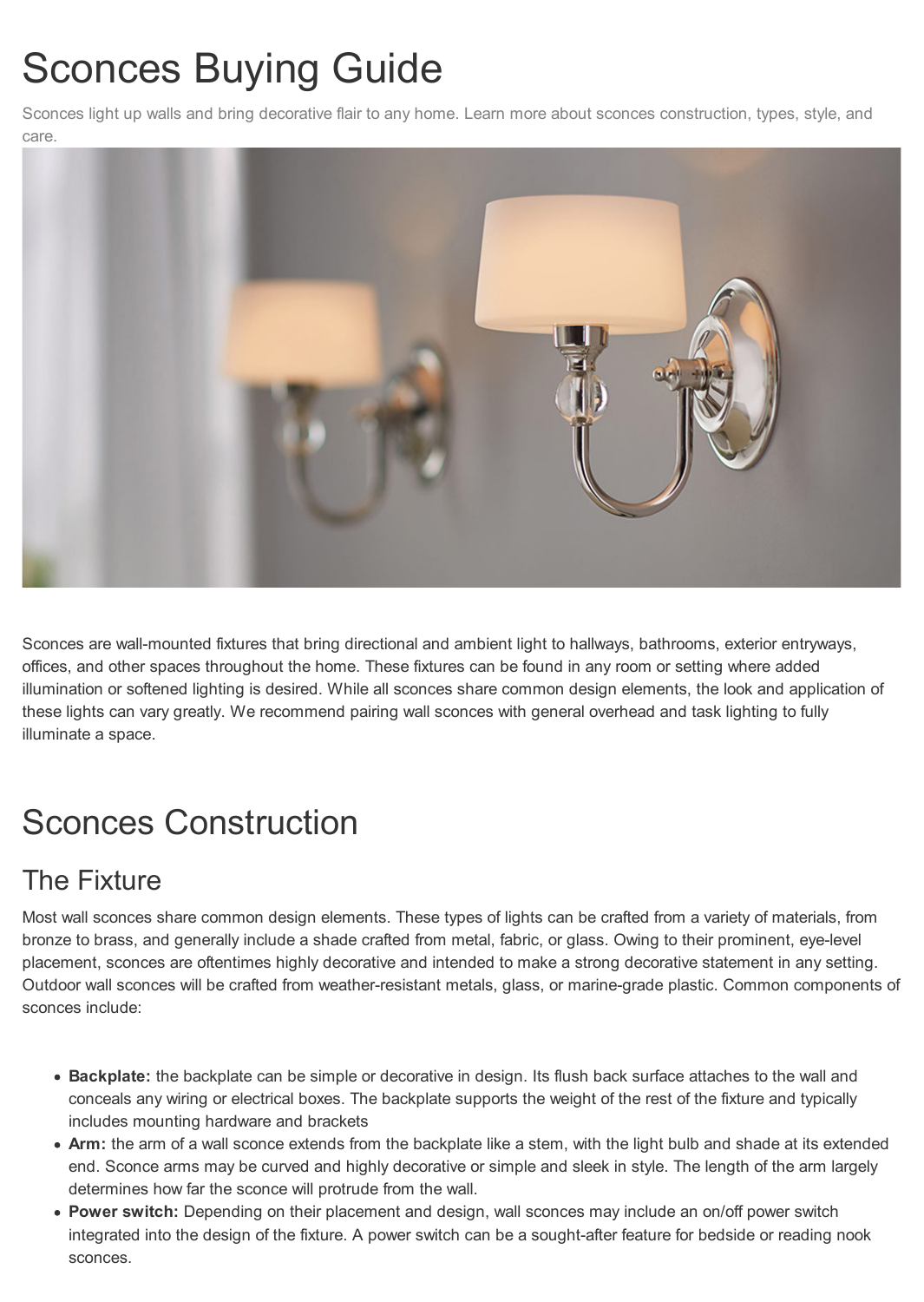- **Shade:** Since wall sconces are styled at eye-level, they will typically include a shade to diffuse the harsh direct light of the bulb(s). Shades also add decorative value to the look of the sconce.
- **Dimmer:** Many sconces include a dimmer, making it easy to partially illuminate hallways, outdoor walkways, bathrooms, and other hazardous walking spaces without wasting energy by fully illuminating the space

## The Bulb

Sconces typically use LED, incandescent, or fluorescent bulbs. Wall sconces rarely include exposed bulbs (except in the case of candle sconces) and the aesthetic of the bulb is rarely a consideration. The size and design of the sconce will determine its bulb compatibility. Each bulb type has unique qualities and advantages.

#### Incandescent

- **Pros:** Emit the soft light tone we are used to seeing, inexpensive
- **Cons:** Need to be replaced often, use the most energy

#### LED

- **Pros:** Energy saving, very long lives (up to 20 years)
- **Cons:** Expensive, color varies from traditional incandescent bulbs

#### Fluorescent

- **Pros:** Use 90% less energy than incandescent bulbs, emit little heat, last 10x longer than incandescent bulbs
- **Cons:** Expensive, not dimmable, color varies from traditional incandescent bulbs, harsh color tone

## Powering Your System

Indoor wall sconces can be powered by batteries, wall plug-ins, or hard wiring. Hard-wired wall sconces are typically run on a line voltage or high voltage system (defined at 120 volts). Outdoor wall sconces will generally be low voltage, and require low voltage wiring and a transformer pack to operate. Indoor wall sconces may be low voltage in cases where small or speciality bulbs are used, because low voltage lighting systems allow for a wider range of bulb sizes and types. Each power system has unique benefits and deterrents.

**Note:** Always consult a professional lighting electrication before purchasing or installing any lighting system. This guide is not intended to take the place of a professional's best opinion or serve as a technical safety manual.

#### Low Voltage

Low voltage lighting systems are defined at 10V, 12V or 24V. Low voltage fixtures generally include outdoor lighting systems and indoor fixtures with specialty or small bulbs. Low voltage lights require the use of a low voltage electrical cable and transformer pack to operate correctly.

- **Pros:** Safer than high voltage systems, more energy efficient, easier to install and adjust
- **Cons:** Requires compatible low voltage equipment (transformer, electrical cable)

#### High Voltage

Line voltage or high voltage systems are the default wiring voltage for most home interiors. High voltage fixtures do not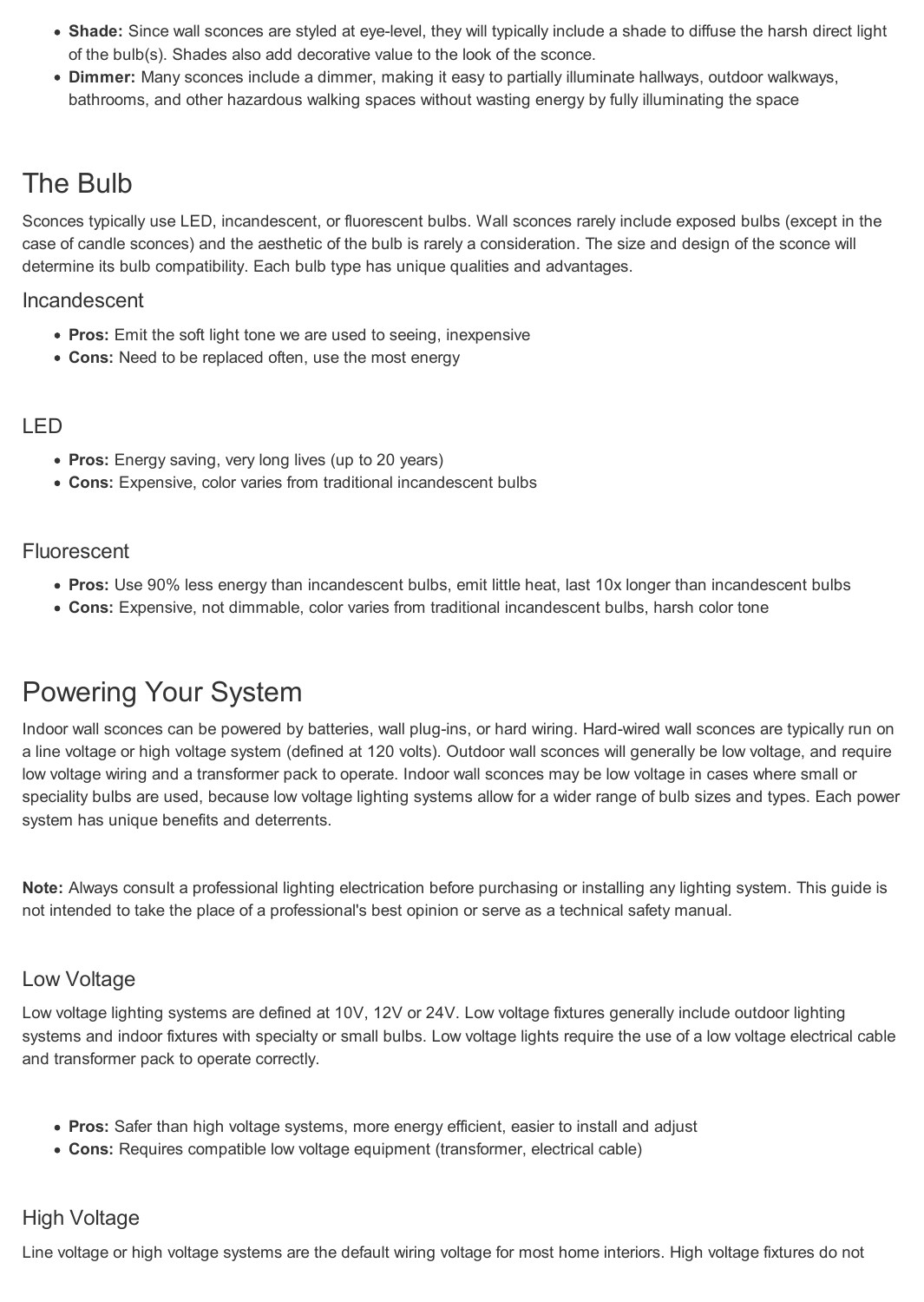require any special equipment or transformers to operate. Line voltage lights are the most popular option in indoor settings.

- **Pros:** Same voltage as appliances, lower cost fixtures, bulbs, and installation
- **Cons:** Less energy efficient, difficult to install, high operating costs

## Sconce Types



## **Single-Bulb Shaded Wall Sconces**

The most common type of wall sconce features a single bulb and shade. These types of sconces can be made from any standard fixture material, and popular shade materials are fabric, metal and glass. When picturing a standard wall sconce, many people tend to imagine a ornamented, highly-decorative fixture. While traditional styles are popular, more sleek, modern options are also available. Wall sconce shades are generally open at one end (the top or bottom) or open at both the top and bottom. The orientation of the shade will determine if the sconce uplights, downlights, or simultaneously uplights and downlights the corresponding wall and surrounding area. Some glass sconce shades are opaque and completely closed, and emit general, ambient light as opposed to directed light. Most standard wall sconces are hard-wired to a junction boxes along a wall surface, though standard wall sconces can include an integrated on/off switch.



### **Directional Wall Sconces**

Directional wall sconces resemble standard wall sconces, however their design includes a discrete hinged component. The hinge makes these sconces easily adjustable, and allows for spotlighting of specific artwork or features throughout a room.



## **Multi-Light Wall Sconces**

Multi-light sconces include multiple bulbs and shades in their design. These types of sconces are commonly found in bathrooms, kitchens, and other spaces throughout the home where more dimensional, dynamic lighting is desired. Multilight sconces typically include two bulbs and shades that symmetrically extend from the central arm or back plate, but they can include any number lights in their design.



## **Candle-Light Wall Sconces**

Candle wall sconces are intended to imitate the look of genuine flame fixtures, popular in Europe throughout the 19th century. These sconces have a decidedly antique look, and usually do not include shades to highlight the appearance of the candle-flame light bulbs. Candle flame sconces can include one, two, or more bulbs.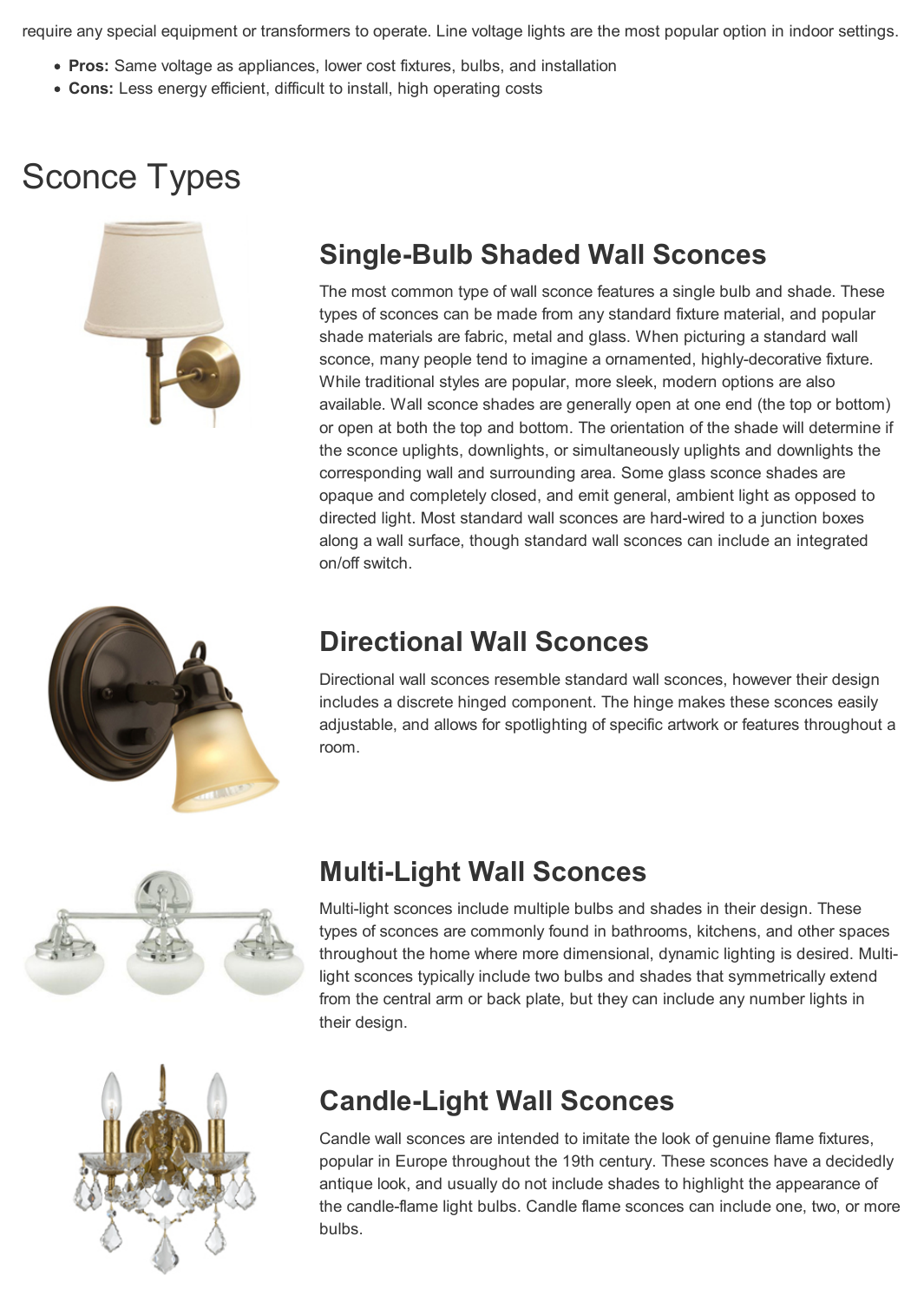







## **Outdoor Wall Sconces**

Outdoor wall sconces share many components with indoor wall sconces, and are made from weather-graded materials (such as powdered metal or durable plastic) to prevent damage from rain, wind, and snow. Outdoor sconces generally include a framed decorative housing for the bulb(s) with glass panels that fully encase the fixture to prevent water or leaves from accumulating within the fixture. Outdoor wall sconces are typically low voltage, and may include features such as automatic shut off and motion sensors. Outdoor sconces illuminate hazardous and eliminate shadows along walkways, paths, and add to exterior home appeal. They are oftentimes used to illuminate a front entryway or spotlight house numbers.

## **Swing Arm Sconces**

Swing arm sconces include a hinged, extendable arm. Contrary to directional sconces, which can only be adjusted up and down or side to side, these lights offer much more freedom of adjustability. Wall swing arm sconces can typically be moved closer to the wall or further away and be rotated for effective task lighting. Swing arm sconces are popular in reading nooks and by bedsides in rooms that are too small to accommodate a nightstand. On/off switches and integrated dimmers are popular features in swing arm sconce design.

## **Flush Mount Sconces**

Flush mount wall sconces do not have an extended arm, but are instead mounted flush against the wall surface. Flush mount sconces are fully encased, and usually have an opaque glass surface that emits diffused light. These types of lights are ideal in narrow hallways, and generally carry a more relaxed appearance than traditional arm sconces. Flush mount sconces provide general illumination as opposed to ambient, directional light.

## **Wallchieres**

Wallchieres mimic the look of original wall-mount torches, which were real flame torches that could be set into permanent stands attached to walls or removed and used as a portable light source. These lights combine the modern functionality of a wall sconce with the appearance of a stand-alone torch. Wallchieres cast soft, upwards light, and both modern and traditional wallchieres are available.



## **Half Moon Sconce**

Half moon sconces closely resemble flush mount sconces, with the addition of an open top that casts light upwards. These sconces are a popular option because the cast diffused general light as well as upwards light.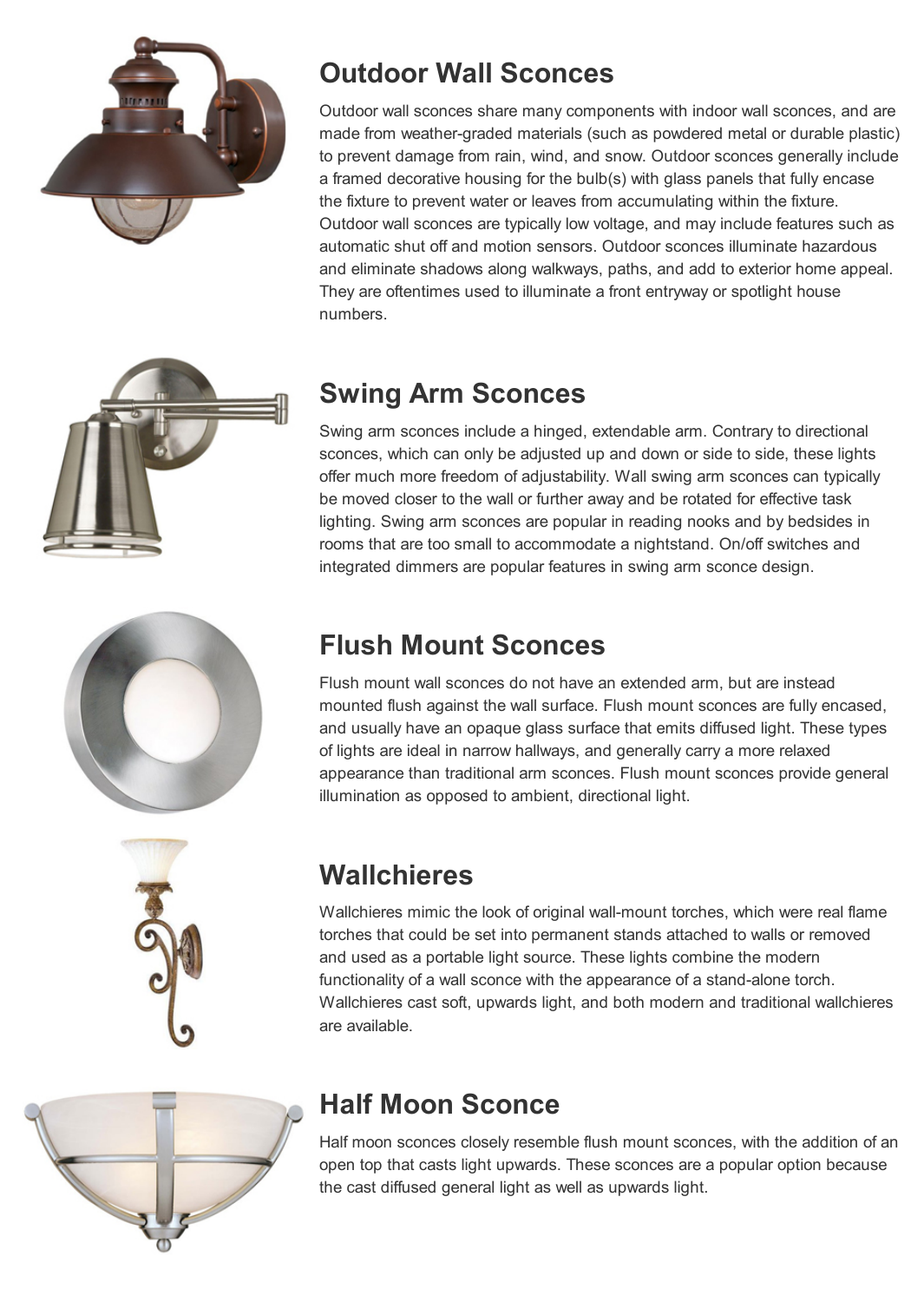# Wall Sconce Style

## **Contemporary**

Contemporary fixtures feature sleek lines and straight-forward styling. Geometric shapes, clean finishes, and modern glass are trademark indicators of the contemporary look.

## **Transitional**

Transitional lights bridge the gap between traditional and contemporary styles, lifting elements from both new and timeless design for a unique aesthetic. These fixtures may include sleek lines with some decorative ornamentation, elegant curved frames, and light detailing.

## **Traditional**

Traditional fixtures draw upon time-honored motifs for their design. Traditional lights are highly ornamental, and may recall a vintage European aesthetic. Popular features in traditional design include frosted glass, curved frames, and antiqued bronze finishes.

## Rustic

Popular in country or quaint home design, rustic lighting integrates organic shapes, textures, and weathering for a warm, relaxed look with regained modern appeal.

## **Craftsman**

Craftsman lighting design mimics craftsman home design. Straight, simple lines, sharp angles, and contemporary materials are indicators of the craftsman style. Craftsman lights incorporate artistic hand-made style elements, such as painted finishings and seeded glass.

## Industrial

Contemporary industrial style mimics turn-of-the-century factory design, for a gritty, urban look. These lights use patinaed metals, vintage bulbs, and reclaimed motifs to achieve their signature aesthetic.

# Wall Sconce Sizes

Wall sconces vary in terms of size, but generally fall between 4"-20" wide. Sconces used for task lighting purposes should be proportional to the object they are illuminating. For example, sconces alongside a small bathroom mirror should be smaller in size, while sconces illuminating a tall outdoor entryway should be larger.

- Bathroom sconces in regular sized bathrooms should measure close to 9-10" in length
- Sconces flanking an outdoor garage door or front door should measure 1/4 the height of the door
- Sconces that are very close to what they are lighting should be smaller in size. Sconces that are further away from what they are lighting should be larger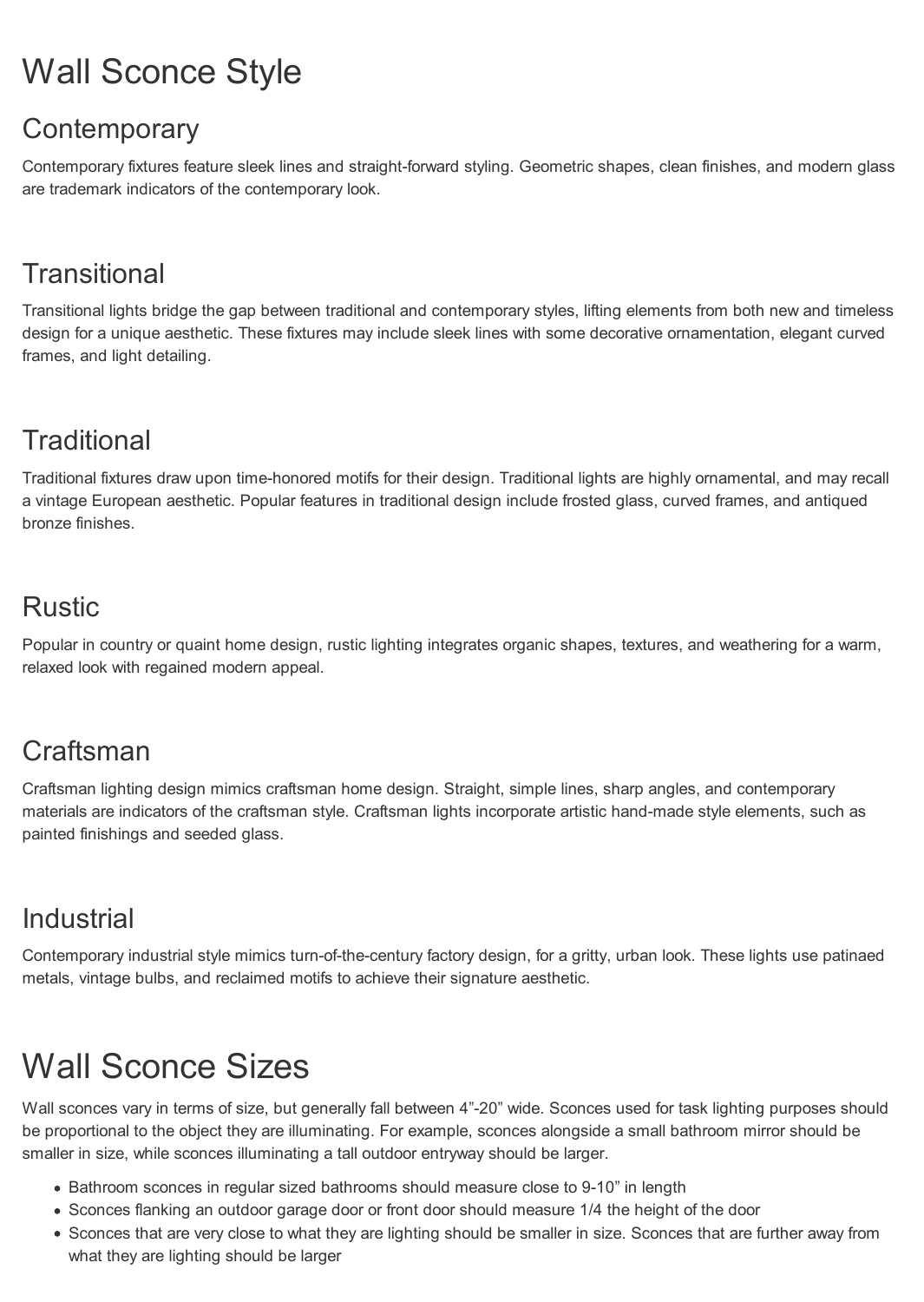Consider how closely sconces will be placed when selecting the best size sconces for a space. Larger sconces look best when placed further apart. Sconces that are small in size can be closer together

## Wall Sconce Placement

Ideal sconce platement depends on the size and type of the fixture, application, room size, and proportional size of the item being illuminated, among other factors.

### General Placement

- In most circumstances, situate sconces close to 65" above the floor. This orients the fixtures at near eye level
- In spaces that are largely used for sitting down, sconces can be situated slightly lower to match a lower eye level from a seated position (living and dining rooms)

## Along Staircases

- Place sconces approximately 3/4 of the way up the wall along staircases.
- The atypical vantage point offered by stairways makes it easier to see down into sconces. Placing the sconces slightly higher on the wall than is generally recommended counters this effect

### In the Bathroom

- Leave 4" between the frame of the bathroom mirror and sconces
- Mount bathroom wall sconces 60" above the floor and 36"-40" apart

## In the Hallway

- Place hallway sconces close to 60" above the floor.
- Hallway sconces can be slightly higher in taller-ceilinged homes. The top of the sconce should not be visible while standing.
- If multiple hallway sconces are placed in succession, space the fixtures between 8' and 10' apart
- In narrow hallways, opt for slim fixtures that protrude 4" or less from the wall. This will keep the hallway from feeling cramped, and helps to prevent a passersby from bumping into the fixtures
- If installing sconces along both sides of a hallway, stagger fixtures so that sconces are not directly across from each other

## **Outdoors**

- Outdoor wall lights should measure close to eye level, or close to 6' above the ground
- Leave 8'-10' between light sources in outdoor settings

# Wall Sconce Care

- Direct all installation and safety questions to a certified electrician
- Energy-efficient and LED bulbs can help to reduce electrical costs and will last longer than traditional incandescent